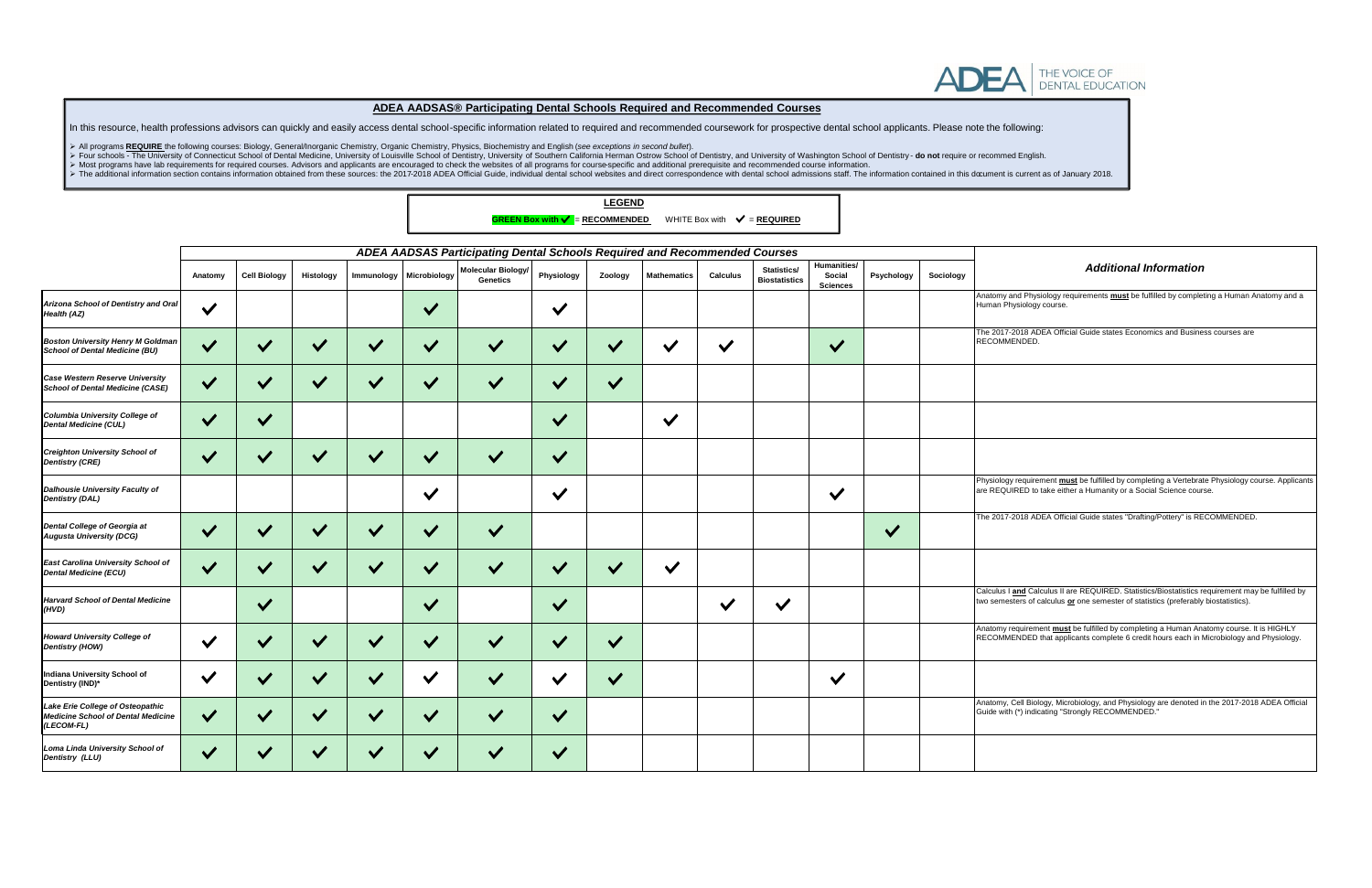|                                                                                                            |              |                     |                      |              |              |                                              |                      |              | ADEA AADSAS Participating Dental Schools Required and Recommended Courses |                 |                                     |                                          |            |           |                                                                  |
|------------------------------------------------------------------------------------------------------------|--------------|---------------------|----------------------|--------------|--------------|----------------------------------------------|----------------------|--------------|---------------------------------------------------------------------------|-----------------|-------------------------------------|------------------------------------------|------------|-----------|------------------------------------------------------------------|
|                                                                                                            | Anatomy      | <b>Cell Biology</b> | Histology            | Immunology   | Microbiology | <b>Molecular Biology/</b><br><b>Genetics</b> | Physiology           | Zoology      | <b>Mathematics</b>                                                        | <b>Calculus</b> | Statistics/<br><b>Biostatistics</b> | Humanities/<br>Social<br><b>Sciences</b> | Psychology | Sociology |                                                                  |
| Louisiana State University School of<br><b>Dentistry (LSU)</b>                                             | $\checkmark$ | $\checkmark$        | $\checkmark$         | $\checkmark$ | $\checkmark$ | $\checkmark$                                 | $\checkmark$         |              |                                                                           |                 |                                     |                                          |            |           |                                                                  |
| Marquette University School of<br><b>Dentistry (MQT)</b>                                                   | $\checkmark$ | $\checkmark$        | $\checkmark$         | $\checkmark$ | $\checkmark$ | $\checkmark$                                 | $\checkmark$         | $\checkmark$ |                                                                           |                 |                                     |                                          |            |           |                                                                  |
| <b>Medical University of South Carolina</b><br>James B. Edwards College of Dental<br><b>Medicine (MSC)</b> | V            | $\checkmark$        | $\checkmark$         | $\checkmark$ | $\checkmark$ | $\checkmark$                                 | $\checkmark$         | $\checkmark$ | $\checkmark$                                                              |                 |                                     |                                          |            |           | Each scien<br>by taking 4<br>satisfy the <b>I</b><br>Genetics, e |
| Meharry Medical College School of<br><b>Dentistry (MEH)</b>                                                | $\checkmark$ | $\checkmark$        | $\checkmark$         | $\checkmark$ | $\checkmark$ | $\checkmark$                                 | $\checkmark$         | $\checkmark$ |                                                                           | $\checkmark$    | $\checkmark$                        |                                          |            |           |                                                                  |
| Midwestern University College of<br>Dental Medicine-Arizona (MWU)                                          | $\checkmark$ |                     | $\checkmark$         | $\checkmark$ | $\checkmark$ | $\checkmark$                                 | $\checkmark$         | $\checkmark$ |                                                                           |                 |                                     |                                          |            |           | The 2017                                                         |
| Midwestern University College of<br>Dental Medicine-Illinois (MWU-IL)                                      | $\checkmark$ | $\checkmark$        | $\checkmark$         | $\checkmark$ | $\checkmark$ | $\checkmark$                                 | $\checkmark$         | $\checkmark$ |                                                                           |                 |                                     |                                          |            |           |                                                                  |
| Missouri School of Dentistry & Oral<br><b>Health (MOSDOH)</b>                                              | $\checkmark$ |                     |                      |              | $\checkmark$ |                                              | $\checkmark$         |              |                                                                           |                 |                                     |                                          |            |           | Physiolog                                                        |
| <b>New York University College of</b><br><b>Dentistry (NYU)</b>                                            | $\vee$       |                     |                      | $\checkmark$ | $\checkmark$ |                                              |                      |              |                                                                           |                 |                                     |                                          |            |           |                                                                  |
| <b>Nova Southeastern University</b><br>College of Dental Medicine (NSU)                                    | $\checkmark$ | $\checkmark$        | $\checkmark$         |              | $\checkmark$ | $\checkmark$                                 | $\checkmark$         |              |                                                                           |                 |                                     |                                          |            |           | Human B                                                          |
| Oregon Health & Science University<br><b>School of Dentistry (OHSU)</b>                                    | $\vee$       | $\checkmark$        | $\checkmark$         | $\checkmark$ | $\checkmark$ | $\checkmark$                                 | $\checkmark$         | $\checkmark$ |                                                                           |                 |                                     |                                          |            |           | Anatomy<br>course; th                                            |
| <b>Roseman University of Health</b><br>Sciences College of Dental Medicine<br>(USN)                        | $\vee$       | $\checkmark$        |                      |              |              | $\checkmark$                                 | $\checkmark$         |              |                                                                           |                 | $\checkmark$                        |                                          |            |           | Speech a                                                         |
| <b>Rutgers School of Dental Medicine</b><br>(RSDM)                                                         | $\vee$       |                     |                      | $\checkmark$ | $\checkmark$ |                                              | $\checkmark$         | $\checkmark$ |                                                                           |                 |                                     |                                          |            |           | The 2017<br>are RECO                                             |
| Southern Illinois University School<br>of Dental Medicine (SIU)                                            |              |                     |                      |              |              |                                              |                      |              |                                                                           |                 | $\checkmark$                        |                                          |            |           |                                                                  |
| <b>Stony Brook University School of</b><br><b>Dental Medicine (SUSB)</b>                                   | $\checkmark$ | $\checkmark$        | $\checkmark$         | $\checkmark$ | $\checkmark$ |                                              | $\checkmark$         | $\checkmark$ |                                                                           | $\checkmark$    |                                     |                                          |            |           | The 2017                                                         |
| <b>Texas A&amp;M University College of</b><br><b>Dentistry (TAMUCD)</b>                                    | $\checkmark$ | $\checkmark$        | $\checkmark$         | $\checkmark$ | $\checkmark$ | $\checkmark$                                 | $\checkmark$         | $\checkmark$ |                                                                           |                 | $\checkmark$                        |                                          |            |           | <b>RECOMN</b><br><b>BS</b> in Bio                                |
| The Maurice H. Kornberg School of<br>Dentistry, Temple University (TEMP)                                   | $\checkmark$ | $\checkmark$        | $\checkmark$         | $\checkmark$ | $\checkmark$ | $\checkmark$                                 | $\checkmark$         | $\checkmark$ |                                                                           |                 |                                     |                                          |            |           |                                                                  |
| The Ohio State University College of<br>Dentistry (OSU)                                                    | $\checkmark$ | $\checkmark$        | $\blacktriangledown$ | $\checkmark$ | $\checkmark$ | $\checkmark$                                 | $\checkmark$         |              |                                                                           |                 |                                     |                                          |            |           | The 2017                                                         |
| The University of Colorado School<br>of Dental Medicine (COL)                                              | $\checkmark$ | $\checkmark$        | $\checkmark$         | $\checkmark$ | $\checkmark$ | $\checkmark$                                 | $\checkmark$         |              |                                                                           |                 |                                     |                                          |            |           |                                                                  |
| Touro College of Dental Medicine at<br><b>New York Medical College (TCDM)</b>                              | $\checkmark$ | $\checkmark$        | $\checkmark$         |              |              | $\checkmark$                                 | $\checkmark$         |              |                                                                           |                 |                                     |                                          |            |           | The 2017<br>courses"                                             |
| <b>Tufts University School of Dental</b><br><b>Medicine (TUF)</b>                                          | $\checkmark$ | $\checkmark$        | $\checkmark$         | $\checkmark$ | $\checkmark$ | $\checkmark$                                 | $\blacktriangledown$ | $\checkmark$ |                                                                           |                 | $\checkmark$                        | $\checkmark$                             |            |           | One seme<br>English, C<br>REQUIRE<br>university                  |

| <b>Additional Information</b>                                                                                                                                                                                                                                                                                                                                                                       |
|-----------------------------------------------------------------------------------------------------------------------------------------------------------------------------------------------------------------------------------------------------------------------------------------------------------------------------------------------------------------------------------------------------|
|                                                                                                                                                                                                                                                                                                                                                                                                     |
|                                                                                                                                                                                                                                                                                                                                                                                                     |
| Each science course requirement includes 2 hours of laboratory work. The Biology/Zoology requirement may be satisfied<br>by taking 4 semester hours each in Zoology and Botany but not by Botany alone. Introductory college courses will<br>satisfy the English and Math requirements. 8 semester hours of Science Electives (Microbiology, Biochemistry, Anatomy,<br>Genetics, etc.) is REQUIRED. |
| The 2017-2018 ADEA Official Guide states Lab REQUIRED for Anatomy.                                                                                                                                                                                                                                                                                                                                  |
|                                                                                                                                                                                                                                                                                                                                                                                                     |
|                                                                                                                                                                                                                                                                                                                                                                                                     |
| Physiology requirement must be fulfilled by completing a Human Physiology course.                                                                                                                                                                                                                                                                                                                   |
|                                                                                                                                                                                                                                                                                                                                                                                                     |
| Human Biological Science courses are RECOMMENDED.                                                                                                                                                                                                                                                                                                                                                   |
| Anatomy and Physiology requirements can be fulfilled by completing a joint Anatomy & Physiology<br>course; the 2017-2018 ADEA Official Guide states Lab REQUIRED.                                                                                                                                                                                                                                   |
| Speech and Communication courses are REQUIRED.                                                                                                                                                                                                                                                                                                                                                      |
| The 2017-2018 ADEA Official Guide states Intensive Writing courses and a Sculpture/Art course<br>are RECOMMENDED.                                                                                                                                                                                                                                                                                   |
|                                                                                                                                                                                                                                                                                                                                                                                                     |
| The 2017-2018 ADEA Official Guide states Calculus 1 and "Calculus 2 or Statistics" is REQUIRED.                                                                                                                                                                                                                                                                                                     |
| RECOMMENDED: Minimum 90 credit hours completed, C or better for all prerequisite courses, a<br>BS in Biology or Biomedical Science                                                                                                                                                                                                                                                                  |
|                                                                                                                                                                                                                                                                                                                                                                                                     |
| The 2017-2018 ADEA Official Guide states Lab REQUIRED for Anatomy.                                                                                                                                                                                                                                                                                                                                  |
|                                                                                                                                                                                                                                                                                                                                                                                                     |
| The 2017-2018 ADEA Official Guide states "Additional Biology, Chemistry, and/or Physics<br>courses" are REQUIRED.                                                                                                                                                                                                                                                                                   |

One semester, writing-intensive Humanities <u>or</u> Social Science course REQUIRED (may include History,<br>English, Comparative Literature, Philosophy, Government, or Women's Studies). "Upper Level Biology"<br>REQUIRED; however, th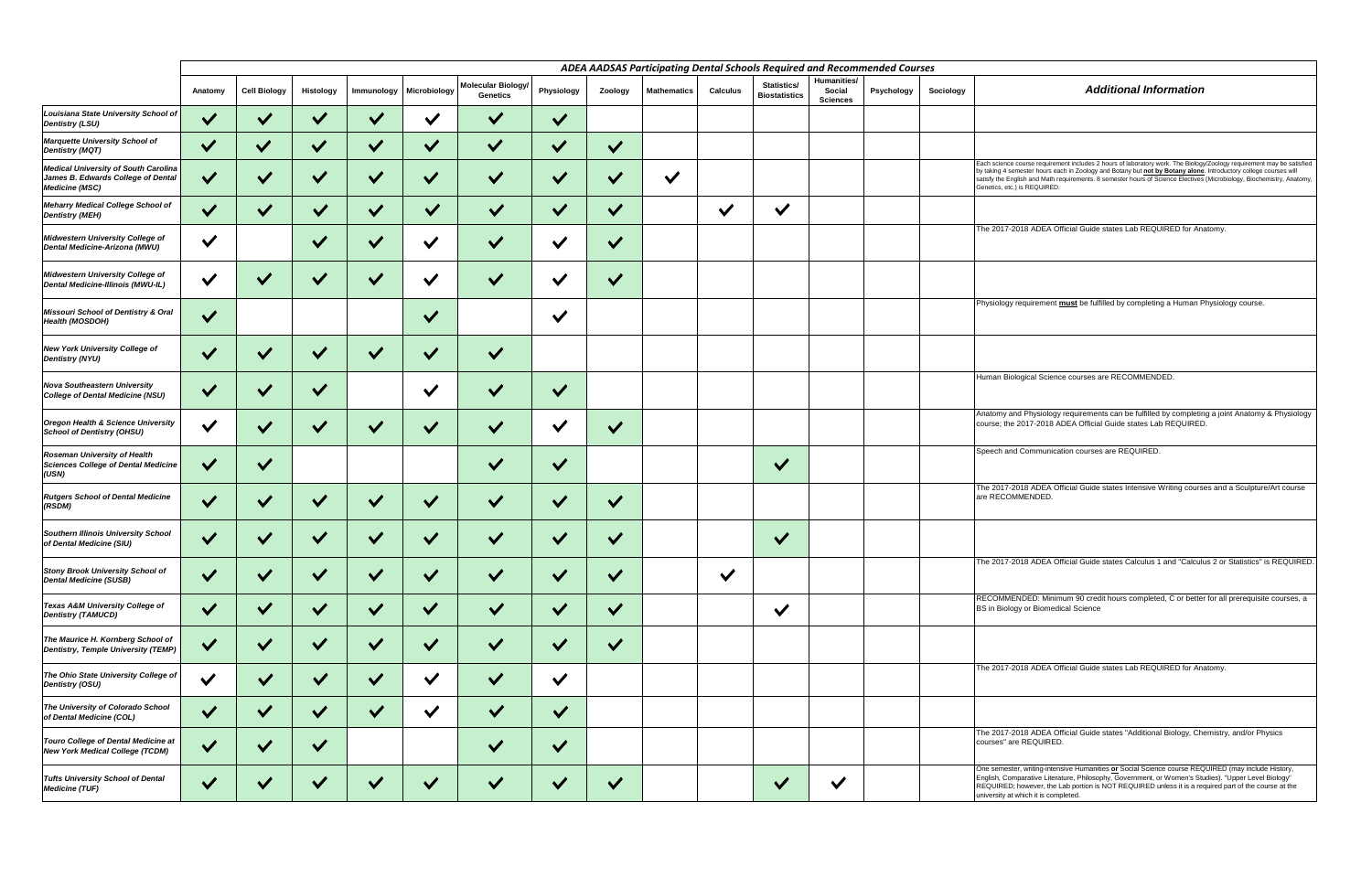

┓

# *Additional Information*

7-2018 ADEA Official Guide states "Non-science courses" are REQUIRED.

7-2018 ADEA Official Guide states "Human social science electives" and "Additional s" are REQUIRED.

The 2017-2018 ADEA Official Guide states Lab REQUIRED for Microbiology; Business, Communication, and Computer skills/Technology courses are all RECOMMENDED.

118 ADEA Official Guide states Lab REQUIRED for Microbiology; Calculus is optional with

y denoted in the 2017-2018 ADEA Official Guide with (\*) indicating "Strongly recommended. Additional upper level science coursework is strongly preferred."

nce course(s) REQUIRED. At least 3 credit hours of Psychology is REQUIRED.

|                                                                                   |              |                     |                      |              |                                                                           |                                | <b>GREEN Box with <math>\checkmark</math> = RECOMMENDED</b> | <b>LEGEND</b> |                    | WHITE Box with $\sqrt{\ }$ = REQUIRED |                                     |                                          |              |              |                             |
|-----------------------------------------------------------------------------------|--------------|---------------------|----------------------|--------------|---------------------------------------------------------------------------|--------------------------------|-------------------------------------------------------------|---------------|--------------------|---------------------------------------|-------------------------------------|------------------------------------------|--------------|--------------|-----------------------------|
|                                                                                   |              |                     |                      |              | ADEA AADSAS Participating Dental Schools Required and Recommended Courses |                                |                                                             |               |                    |                                       |                                     |                                          |              |              |                             |
|                                                                                   | Anatomy      | <b>Cell Biology</b> | Histology            | Immunology   | Microbiology                                                              | Molecular Biology/<br>Genetics | Physiology                                                  | Zoology       | <b>Mathematics</b> | <b>Calculus</b>                       | Statistics/<br><b>Biostatistics</b> | Humanities/<br>Social<br><b>Sciences</b> | Psychology   | Sociology    |                             |
| University at Buffalo School of<br><b>Dental Medicine (BUF)</b>                   | $\checkmark$ | $\checkmark$        | $\checkmark$         | $\checkmark$ | $\checkmark$                                                              | $\checkmark$                   | $\checkmark$                                                |               |                    |                                       |                                     |                                          |              |              |                             |
| <b>University of Alabama at</b><br><b>Birmingham School of Dentistry</b><br>(ALA) | $\checkmark$ | $\checkmark$        | $\checkmark$         | $\checkmark$ | $\checkmark$                                                              | $\checkmark$                   | $\checkmark$                                                | $\checkmark$  | $\checkmark$       |                                       |                                     |                                          |              |              | <b>The 201</b>              |
| University of California, Los Angeles<br><b>School of Dentistry (UCLA)</b>        | $\checkmark$ |                     | $\checkmark$         |              | $\checkmark$                                                              |                                | $\checkmark$                                                |               |                    |                                       |                                     |                                          | $\checkmark$ |              |                             |
| University of California, San<br><b>Francisco School of Dentistry</b><br>(UCSF)   | $\checkmark$ | $\checkmark$        | $\checkmark$         | $\checkmark$ | $\checkmark$                                                              | $\checkmark$                   | $\checkmark$                                                |               |                    |                                       |                                     | $\checkmark$                             | $\checkmark$ |              | <b>The 201</b><br>electives |
| University of Connecticut School of<br><b>Dental Medicine (CONN)</b>              |              | $\checkmark$        |                      |              | $\checkmark$                                                              | $\checkmark$                   |                                                             |               |                    |                                       |                                     |                                          |              |              |                             |
| <b>University of Detroit Mercy School</b><br>of Dentistry (UDM)                   | $\checkmark$ | $\checkmark$        | $\checkmark$         | $\checkmark$ | $\checkmark$                                                              | $\checkmark$                   | $\checkmark$                                                | $\checkmark$  |                    |                                       | $\checkmark$                        |                                          | $\checkmark$ | $\checkmark$ | <b>The 201</b><br>Commur    |
| University of Florida College of<br><b>Dentistry (FLA)</b>                        | $\checkmark$ | $\checkmark$        | $\checkmark$         | $\checkmark$ | $\checkmark$                                                              | $\checkmark$                   | $\checkmark$                                                | $\checkmark$  | $\checkmark$       | $\checkmark$                          |                                     |                                          |              |              | 2017-20<br>Physics.         |
| University of Illinois at Chicago<br><b>College of Dentistry (ILL)</b>            | $\checkmark$ | $\checkmark$        | $\checkmark$         | $\checkmark$ | $\checkmark$                                                              | $\checkmark$                   | $\checkmark$                                                | $\checkmark$  |                    |                                       |                                     |                                          |              |              | Anatomy<br>Addition         |
| University of Iowa College of<br>Dentistry (IOWA)                                 | $\vee$       | $\checkmark$        | $\checkmark$         | $\checkmark$ | $\checkmark$                                                              | $\checkmark$                   | $\checkmark$                                                | $\checkmark$  | $\checkmark$       |                                       |                                     |                                          |              |              |                             |
| University of Kentucky College of<br><b>Dentistry (UK)</b>                        | $\checkmark$ | $\checkmark$        | $\checkmark$         | $\checkmark$ | $\checkmark$                                                              | $\checkmark$                   | $\checkmark$                                                |               |                    |                                       |                                     |                                          |              | $\checkmark$ |                             |
| University of Louisville School of<br>Dentistry (UL)                              |              |                     | $\checkmark$         |              |                                                                           |                                |                                                             | $\checkmark$  |                    |                                       |                                     |                                          |              |              |                             |
| <b>University of Maryland School of</b><br><b>Dentistry (MYD)</b>                 | $\sqrt{}$    | $\vee$              | $\blacktriangledown$ | $\checkmark$ | $\vee$                                                                    | $\blacktriangledown$           | $\vee$                                                      | $\vee$        |                    |                                       |                                     |                                          |              |              |                             |
| <b>University of Michigan School of</b><br><b>Dentistry (MICH)</b>                | $\checkmark$ |                     | $\checkmark$         |              | $\checkmark$                                                              | $\checkmark$                   | $\checkmark$                                                |               |                    |                                       |                                     |                                          | $\checkmark$ | $\checkmark$ |                             |
| University of Minnesota School of<br><b>Dentistry (MIN)</b>                       | $\checkmark$ | $\checkmark$        | $\checkmark$         | $\checkmark$ | $\checkmark$                                                              | $\checkmark$                   | $\blacktriangledown$                                        | $\checkmark$  | $\checkmark$       |                                       |                                     |                                          | $\checkmark$ |              | Nonscie                     |



### **ADEA AADSAS® Participating Dental Schools Required and Recommended Courses**

In this resource, health professions advisors can quickly and easily access dental school-specific information related to required and recommended coursework for prospective dental school applicants. Please note the follow

➢ All programs **REQUIRE** the following courses: Biology, General/Inorganic Chemistry, Organic Chemistry, Physics, Biochemistry and English (*see exceptions in second bullet*).

> Four schools - The University of Connecticut School of Dental Medicine, University of Louisville School of Dentistry, University of Southern California Herman Ostrow School of Dentistry, and University of Washington Scho

➢ Most programs have lab requirements for required courses. Advisors and applicants are encouraged to check the websites of all programs for course-specific and additional prerequisite and recommended course information.

> The additional information section contains information obtained from these sources: the 2017-2018 ADEA Official Guide, individual dental school websites and direct correspondence with dental school admissions staff. The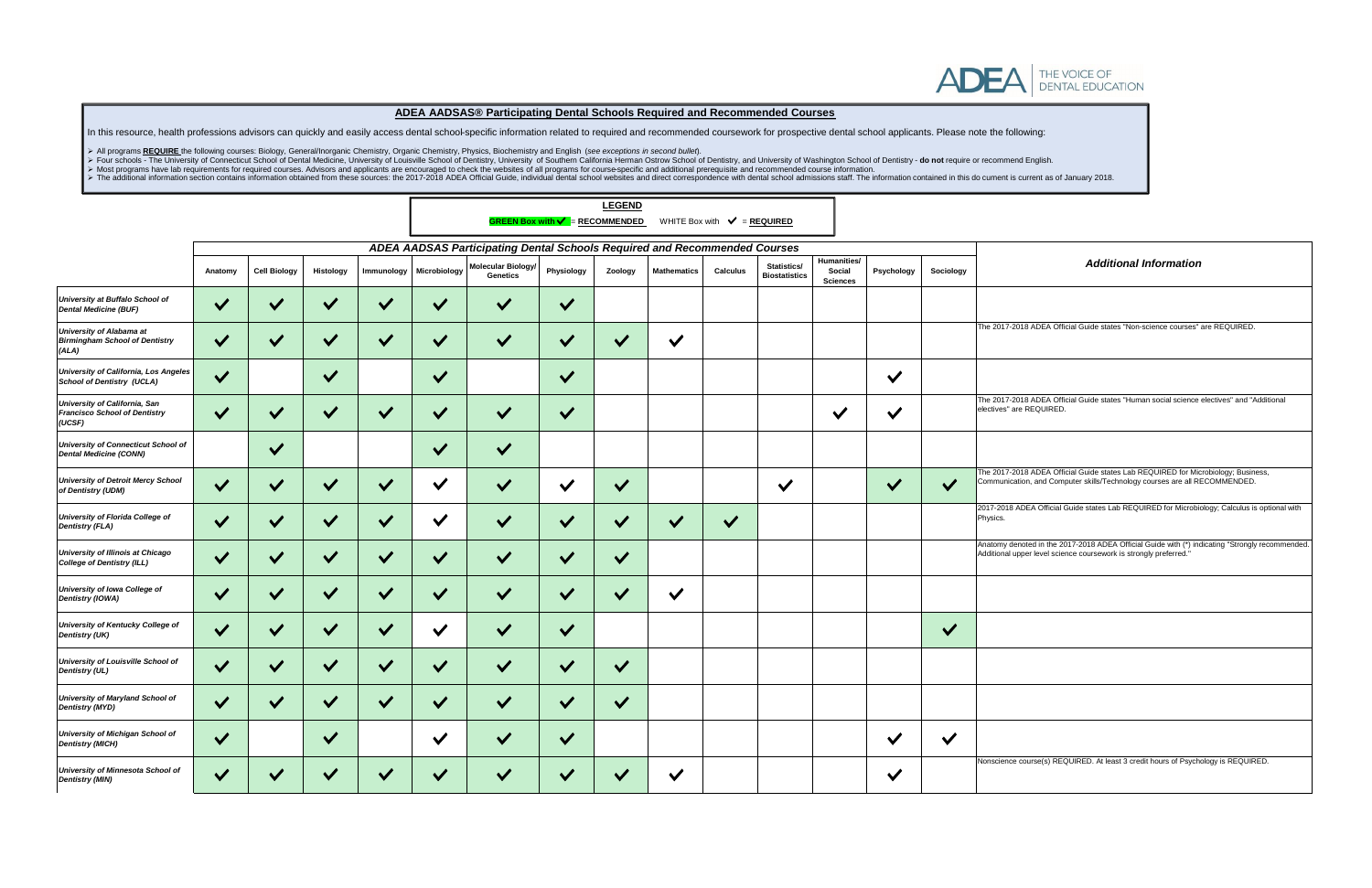|                                                                                              | ADEA AADSAS Participating Dental Schools Required and Recommended Courses |                     |              |              |              |                                              |                            |                       |                    |                 |                                     |                                          |              |           |                                                    |
|----------------------------------------------------------------------------------------------|---------------------------------------------------------------------------|---------------------|--------------|--------------|--------------|----------------------------------------------|----------------------------|-----------------------|--------------------|-----------------|-------------------------------------|------------------------------------------|--------------|-----------|----------------------------------------------------|
|                                                                                              | Anatomy                                                                   | <b>Cell Biology</b> | Histology    | Immunology   | Microbiology | <b>Molecular Biology/</b><br><b>Genetics</b> | Physiology                 | Zoology               | <b>Mathematics</b> | <b>Calculus</b> | Statistics/<br><b>Biostatistics</b> | Humanities/<br>Social<br><b>Sciences</b> | Psychology   | Sociology |                                                    |
| <b>University of Mississippi Medical</b><br><b>Center School of Dentistry(MISS)</b>          | $\checkmark$                                                              | $\checkmark$        | $\checkmark$ | $\checkmark$ |              | $\checkmark$                                 |                            | $\checkmark$          | $\checkmark$       |                 | $\checkmark$                        |                                          |              |           | Anatomy<br>in compa<br>Algebra a<br><b>REQUIRI</b> |
| <b>University of Missouri Kansas City</b><br><b>School of Dentistry (UMKC)</b>               | $\checkmark$                                                              | $\checkmark$        | $\checkmark$ |              | $\checkmark$ | $\checkmark$                                 | $\checkmark$               |                       |                    |                 |                                     |                                          |              |           | <b>The 201</b>                                     |
| <b>University of Nebraska Medical</b><br>Center College of Dentistry (NEB)                   | $\checkmark$                                                              | $\checkmark$        | $\checkmark$ | $\checkmark$ | $\checkmark$ |                                              | $\checkmark$               | $\checkmark$          |                    |                 |                                     |                                          |              |           |                                                    |
| <b>University of Nevada, Las Vegas</b><br><b>School of Dental Medicine (UNLV)</b>            | $\checkmark$                                                              | $\checkmark$        | $\checkmark$ | $\checkmark$ | $\checkmark$ | $\checkmark$                                 | $\checkmark$               | $\checkmark$          |                    |                 |                                     |                                          |              |           | Human<br>"Anatom                                   |
| <b>University of New England College</b><br>of Dental Medicine (UNE)                         | $\checkmark$                                                              |                     | $\checkmark$ | $\checkmark$ | $\checkmark$ |                                              | $\checkmark$               |                       |                    |                 |                                     |                                          |              |           | The 2017<br>Human A<br>Commun                      |
| University of North Carolina at<br><b>Chapel Hill School of Dentistry</b><br>(UNC)           | $\checkmark$                                                              |                     | $\checkmark$ |              | $\checkmark$ |                                              | $\checkmark$               |                       |                    |                 |                                     |                                          |              |           | Anatomy<br>Physiolo                                |
| University of Oklahoma College of<br>Dentistry (OKL)                                         | $\checkmark$                                                              | $\checkmark$        |              |              | $\checkmark$ | $\checkmark$                                 | $\checkmark$               | $\checkmark$          |                    |                 |                                     |                                          | $\checkmark$ |           |                                                    |
| University of Pennsylvania School of<br><b>Dental Medicine (PENN)</b>                        | $\checkmark$                                                              | $\checkmark$        | $\checkmark$ | $\checkmark$ | $\vee$       | $\checkmark$                                 | $\checkmark$               | $\vee$                | $\checkmark$       |                 |                                     |                                          |              |           |                                                    |
| <b>University of Pittsburgh School of</b><br><b>Dental Medicine (PITT)</b>                   | $\checkmark$                                                              | $\checkmark$        | $\checkmark$ |              | $\checkmark$ |                                              | $\checkmark$               |                       |                    |                 |                                     |                                          |              |           |                                                    |
| University of Puerto Rico School of<br><b>Dental Medicine (UPR)</b>                          | $\checkmark$                                                              | $\checkmark$        | $\vee$       | $\checkmark$ | $\checkmark$ | $\checkmark$                                 | $\checkmark$               |                       |                    |                 |                                     | $\checkmark$                             |              |           | The 201                                            |
| <b>University of Southern California</b><br>Herman Ostrow School of Dentistry<br>(USC)       | $\vee$                                                                    | $\checkmark$        | $\checkmark$ | $\checkmark$ | $\checkmark$ | $\checkmark$                                 | $\checkmark$               |                       |                    |                 |                                     |                                          |              |           |                                                    |
| <b>University of Tennessee Health</b><br>Science Center College of Dentistry<br>(UTHSC)      | $\checkmark$                                                              | $\checkmark$        | $\checkmark$ | $\checkmark$ | $\vee$       | $\checkmark$                                 | $\checkmark$               | $\checkmark$          |                    |                 |                                     |                                          |              |           |                                                    |
| <b>University of Texas Health Science</b><br>Center at San Antonio Dental School<br>(SAN)    | $\checkmark$                                                              |                     |              | $\checkmark$ |              |                                              |                            | $\checkmark$          |                    |                 | $\checkmark$                        |                                          |              |           |                                                    |
| University of Texas School of<br>Dentistry at Houston (HOUS)                                 | $\checkmark$                                                              | $\cdot$             | $\cdot$      | $\checkmark$ |              | $\checkmark$                                 | $\boldsymbol{\mathcal{L}}$ | $\boldsymbol{\Omega}$ |                    |                 | $\checkmark$                        |                                          |              |           |                                                    |
| University of the Pacific Arthur A.<br><b>Dugoni School of Dentistry (UOP)</b>               | $\checkmark$                                                              | $\checkmark$        | $\checkmark$ | $\checkmark$ | $\checkmark$ | $\checkmark$                                 | $\checkmark$               |                       |                    |                 |                                     |                                          |              |           |                                                    |
| <b>University of Utah School of</b><br><b>Dentistry (UTAH)</b>                               | $\checkmark$                                                              | $\checkmark$        | $\checkmark$ | $\checkmark$ | $\checkmark$ | $\checkmark$                                 | $\checkmark$               |                       |                    |                 |                                     |                                          |              |           | The 201<br><b>Busines:</b>                         |
| University of Washington School of<br><b>Dentistry (WASH)</b>                                | $\checkmark$                                                              |                     | $\checkmark$ |              | $\checkmark$ |                                              |                            |                       |                    |                 |                                     |                                          |              |           |                                                    |
| Virginia Commonwealth University<br><b>School of Dentistry (VCU)</b>                         | $\checkmark$                                                              | $\checkmark$        | $\checkmark$ | $\checkmark$ | $\checkmark$ | $\checkmark$                                 | $\checkmark$               | $\checkmark$          | $\checkmark$       |                 | $\checkmark$                        |                                          |              |           | 3 credit                                           |
| <b>West Virginia University School of</b><br>Dentistry (WVA)                                 | $\checkmark$                                                              | $\checkmark$        | $\checkmark$ | $\checkmark$ | $\checkmark$ | $\checkmark$                                 | $\checkmark$               | $\checkmark$          |                    |                 |                                     |                                          | $\checkmark$ |           | <b>The 201</b><br>Compara                          |
| <b>Western University of Health</b><br><b>Sciences College of Dental Medicine</b><br>(WESTU) | $\checkmark$                                                              | $\checkmark$        |              |              | $\checkmark$ | $\checkmark$                                 | $\blacktriangledown$       |                       |                    | $\checkmark$    |                                     |                                          | $\checkmark$ |           | <b>The 201</b>                                     |

The 2017-2018 ADEA Official Guide states "Additional Biology, Chemistry, and/or Physics courses; Business, Computers, 3-D Art, Communications, and Ethics courses" are all RECOMMENDED.

hours of Math/Statistics is REQUIRED.

7-2018 ADEA Official Guide states Anatomy requirement must be fulfilled by completing ative or Human Anatomy courses.

17-2018 ADEA Official Guide states Conversational Spanish is RECOMMENDED.

Anatomy and Microbiology are denoted in the 2017-2018 ADEA Official Guide with (\*) indicating "One course in comparative anatomy, biochemistry, or microbiology is REQUIRED." Lab REQUIRED for Zoology. College Algebra **and** Trigonometry or higher level math course REQUIRED. General, business, **or** scientific statistics REQUIRED in addition to one-year mathematics requirement.

The 2018 ADEA Official Guide states Lab REQUIRED for Anatomy and Physiology.

Anatomy is preferred and denoted in the 2017-2018 ADEA Official Guide with (\*) indicating ny and Physiology I and II may be substituted for Human Anatomy."

The 2017-2018 ADEA Official Guide states "Additional Biology, Chemistry, and/or Physics courses" and<br>Human Anatomy are REQUIRED; Lab REQUIRED for Anatomy and Microbiology; "Business,<br>Communications, Computers, & Three-Dime

y and Physiology requirements **must** be fulfilled by completing Human Anatomy and  $\frac{1}{2}$  course(s) and lab(s).

7-2018 ADEA Official Guides states Spanish is REQUIRED.

## *Additional Information*